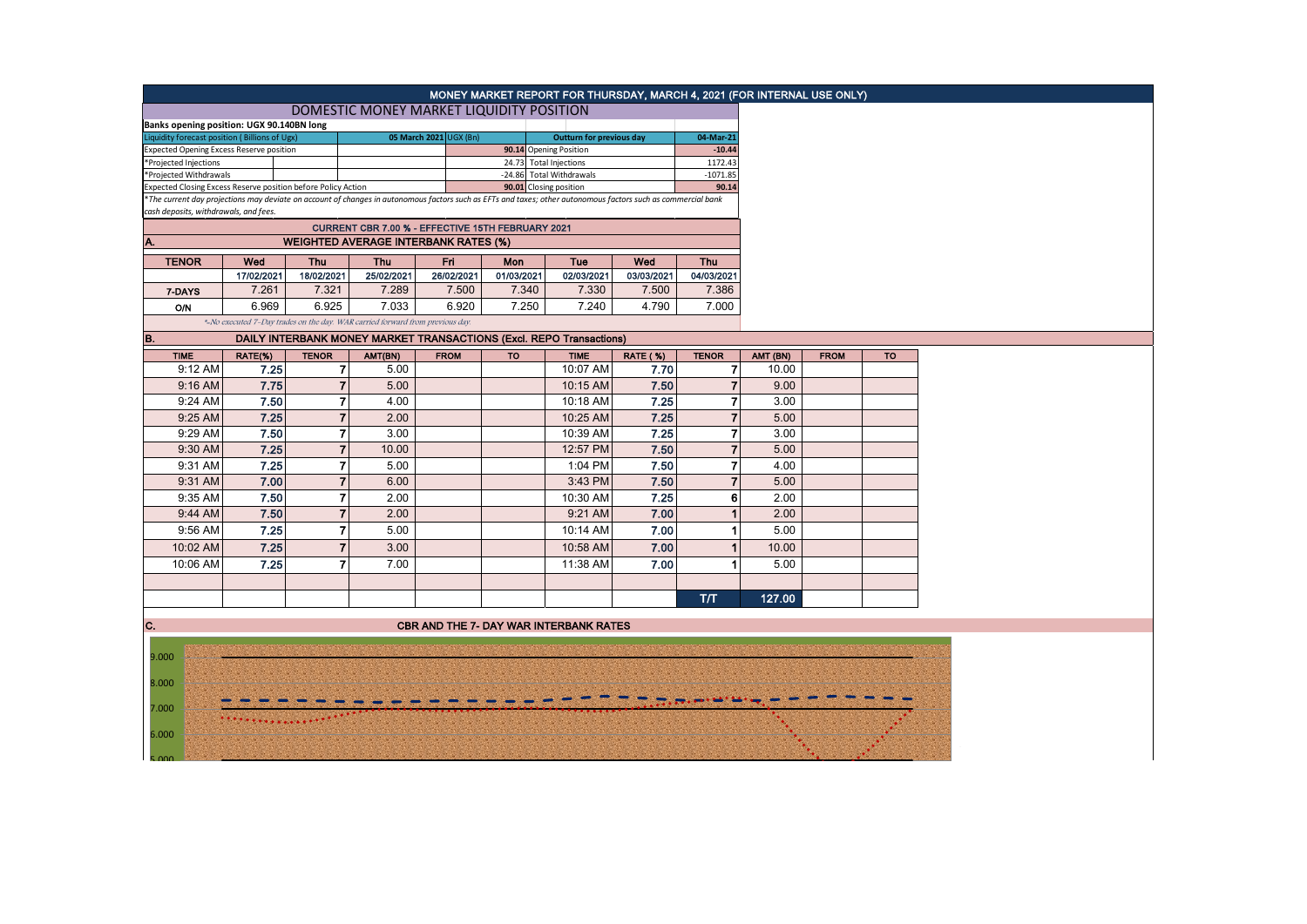| 24/02/2021<br>02/03/2021<br>22/02/2021<br>25/02/2021<br>26/02/2021<br>23/02/2021<br>01/03/2021<br>03/03/2021<br>19/02/2021<br>03/03/2021<br>• Overnight WAR<br>$-7$ -day WAR<br>-CBR rate<br>$-$ Upper bound<br>-Lower bound |  |  |  |  | and the Charles County of the Charles County and the Charles Charles Charles Charles Charles Charles Charles Charles Charles Charles Charles Charles Charles Charles Charles Charles Charles Charles Charles Charles Charles C |  |
|------------------------------------------------------------------------------------------------------------------------------------------------------------------------------------------------------------------------------|--|--|--|--|--------------------------------------------------------------------------------------------------------------------------------------------------------------------------------------------------------------------------------|--|
|                                                                                                                                                                                                                              |  |  |  |  |                                                                                                                                                                                                                                |  |
|                                                                                                                                                                                                                              |  |  |  |  |                                                                                                                                                                                                                                |  |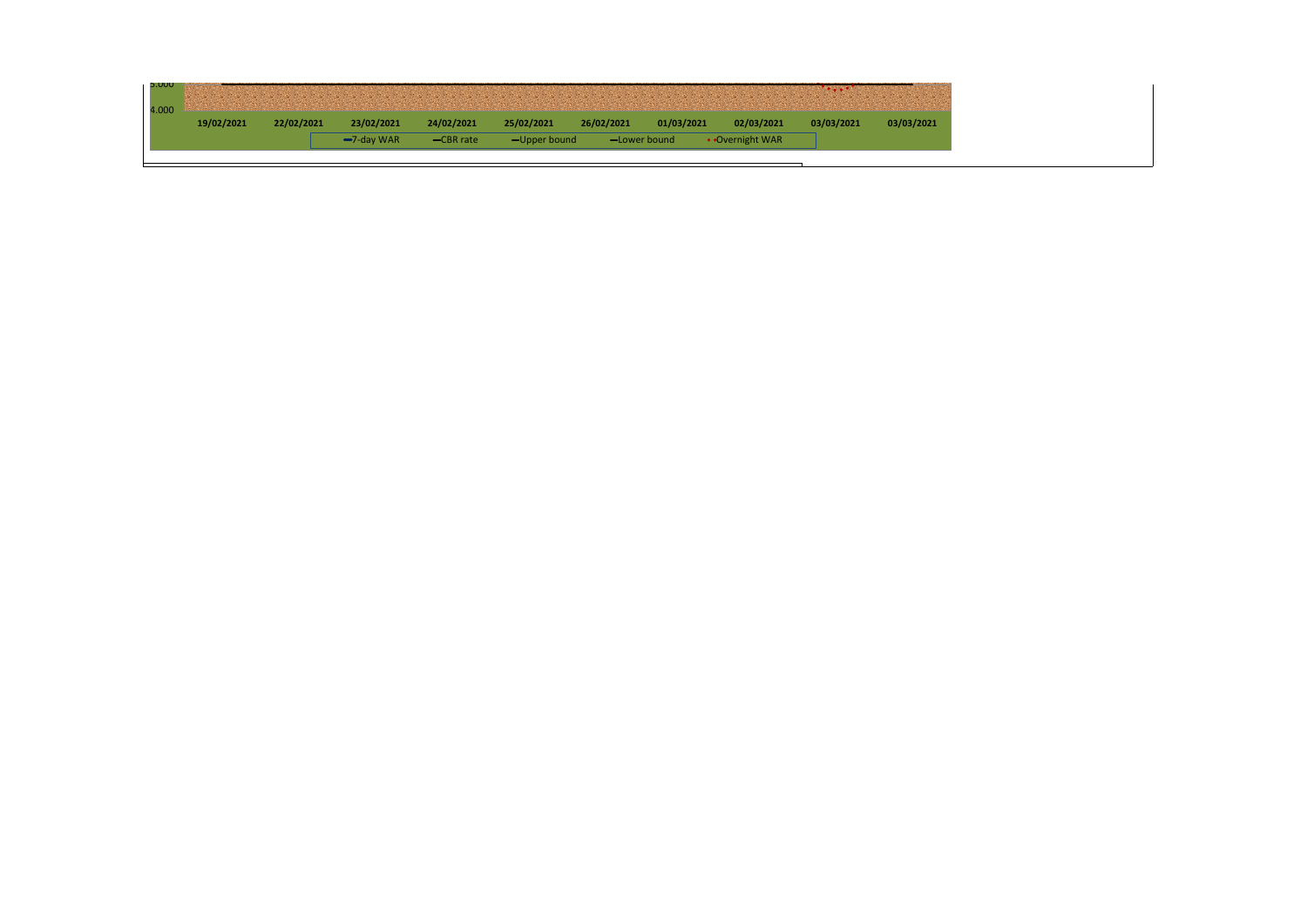| D.<br>MONETARY POLICY OPERATIONS MATURITIES PROFILE: (11 MAR 2021 - 15 APR 2021) |                                                                                   |                            |                                     |                                                                                      |                          |                          |                                                |               |            |              |                      |
|----------------------------------------------------------------------------------|-----------------------------------------------------------------------------------|----------------------------|-------------------------------------|--------------------------------------------------------------------------------------|--------------------------|--------------------------|------------------------------------------------|---------------|------------|--------------|----------------------|
| <b>DATE</b>                                                                      |                                                                                   | <b>THUR</b>                | <b>THUR</b>                         | <b>THUR</b>                                                                          | <b>THUR</b>              | <b>THUR</b>              | <b>TOTAL</b>                                   |               |            |              |                      |
|                                                                                  |                                                                                   | 11-Mar-21                  | 18-Mar-21                           | 25-Mar-21                                                                            | 01-Apr-21                | 15-Apr-21                |                                                |               |            |              |                      |
| <b>REPO</b>                                                                      |                                                                                   | 1,013.36                   |                                     | $\overline{\phantom{a}}$                                                             |                          |                          | 1,013.36                                       |               |            |              |                      |
| <b>REV REPO</b>                                                                  |                                                                                   |                            | $\overline{\phantom{a}}$            | $\overline{\phantom{a}}$                                                             | $\overline{\phantom{a}}$ | $\overline{\phantom{a}}$ |                                                |               |            |              |                      |
| <b>DEPO AUCT</b>                                                                 |                                                                                   |                            | 137.25                              | 114.40                                                                               | 32.22                    | 62.10                    | 345.97                                         |               |            |              |                      |
| <b>TOTALS</b>                                                                    |                                                                                   | 1.013.36                   | 137.25                              | 114.40                                                                               | 32.22                    | 62.10                    | 1.359.33                                       |               |            |              |                      |
|                                                                                  | Total O/S Deposit Auction balances held by BOU up to 29 APRIL 2021: UGX 515 BN    |                            |                                     |                                                                                      |                          |                          |                                                |               |            |              |                      |
|                                                                                  | Total O/S Repo, Reverse Repo & Deposit Auction balances held by BOU: UGX 1,527 BN |                            |                                     |                                                                                      |                          |                          |                                                |               |            |              |                      |
|                                                                                  | (Ei) STOCK OF TREASURY SECURITIES                                                 |                            |                                     |                                                                                      |                          | Eii)                     | <b>MONETARY POLICY MARKET OPERATIONS</b>       |               |            |              |                      |
|                                                                                  |                                                                                   |                            | LAST TBIILS ISSUE DATE: 11-FEB-2021 |                                                                                      |                          |                          | (VERTICAL REPOS, REV-REPOS & DEPOSIT AUCTIONS) |               |            |              |                      |
|                                                                                  | On-the-run O/S T-BILL STOCKs (Bns-UGX)                                            |                            |                                     | 6,064.12                                                                             | 05/03/2021               | OMO                      | <b>ISSUE DATE</b>                              | <b>AMOUNT</b> | <b>WAR</b> | <b>RANGE</b> | <b>TENOR</b>         |
|                                                                                  | On-the-run O/S T-BONDSTOCKs(Bns-UGX)                                              |                            |                                     | 18,153.34                                                                            | 05/03/2021 REPO          |                          | 27-Jan                                         | 191.00        | 7.000      |              |                      |
|                                                                                  | <b>TOTAL TBILL &amp; TBOND STOCK- UGX</b>                                         |                            |                                     | 24,217.47                                                                            |                          | <b>REPO</b>              | 28-Jan                                         | 493.00        | 7.000      |              |                      |
| O/S=Outstanding                                                                  |                                                                                   |                            |                                     |                                                                                      |                          | <b>DAUT</b>              | 28-Jan                                         | 65.14         | 7.302      |              | 28                   |
| <b>MATURITY</b>                                                                  |                                                                                   | <b>TOTAL STOCK YTM (%)</b> |                                     | <b>CHANGE IN</b>                                                                     |                          | DAUT                     | 28-Jan                                         | 54.47         | 7.593      |              | 56                   |
|                                                                                  | (BN UGX)                                                                          |                            | AT CUT OFF*                         | $\Upsilon$ TM $(+/-)$                                                                |                          | <b>REPO</b>              | 01-Feb                                         | 389.00        | 7.000      |              | 3                    |
| 91                                                                               |                                                                                   | 68.26                      | 7.348                               | $-0.420$                                                                             |                          | <b>REPO</b>              | 03-Feb                                         | 208.00        | 7.000      |              |                      |
| 182                                                                              |                                                                                   | 458.93                     | 10.500                              | $-0.211$                                                                             |                          | <b>REPO</b>              | 04-Feb                                         | 763.00        | 7.000      |              |                      |
| 364                                                                              |                                                                                   | 5,536.94                   | 12.140                              | $-0.360$                                                                             |                          | <b>DAUT</b>              | 04-Feb                                         | 8.95          | 7.325      |              | 28                   |
| 2YR                                                                              |                                                                                   |                            | 13.550                              | $-1.700$                                                                             |                          | <b>REPO</b>              | 11-Feb                                         | 679.50        | 7.000      |              |                      |
| 3YR                                                                              |                                                                                   |                            | 15.750                              | 0.250                                                                                |                          | <b>REPO</b>              | 17-Feb                                         | 313.50        | 7.000      |              |                      |
| 5YR                                                                              |                                                                                   | 1,871.05                   | 16.500                              | 1.600                                                                                |                          | <b>REPO</b>              | 18-Feb                                         | 601.00        | 7.000      |              | $\overline{7}$       |
| 10YR                                                                             |                                                                                   | 8,332.54                   | 16.000                              | $-0.150$                                                                             |                          | <b>DAUT</b>              | 18-Feb                                         | 34.95         | 7.324      |              | 28                   |
| 15YR                                                                             |                                                                                   | 6,932.04                   | 16.100                              | $-0.400$                                                                             |                          | <b>DAUT</b>              | 18-Feb                                         | 61.39         | 7.589      |              | 56                   |
| <b>20YR</b>                                                                      |                                                                                   | 1,017.70                   | 16.990                              | $-0.510$                                                                             |                          | <b>REPO</b>              | 23-Feb                                         | 136.50        | 7.000      |              | $\overline{2}$       |
|                                                                                  |                                                                                   |                            |                                     | Cut OFF is the lowest price/ highest yield that satisfies the auction awarded amount |                          | <b>REPO</b>              | 25-Feb                                         | 354.50        | 7.000      |              | $\overline{7}$       |
|                                                                                  |                                                                                   |                            |                                     |                                                                                      |                          | <b>DAUT</b>              | 25-Feb                                         | 58.97         | 7.303      |              | 28                   |
|                                                                                  |                                                                                   |                            |                                     |                                                                                      |                          | <b>DAUT</b>              | 25-Feb                                         | 108.34        | 7.576      |              | 56                   |
|                                                                                  |                                                                                   |                            |                                     |                                                                                      |                          | <b>REPO</b>              | 26-Feb                                         | 316.00        | 7.000      |              | 6                    |
|                                                                                  |                                                                                   |                            |                                     |                                                                                      |                          | <b>REPO</b>              | 02-Mar                                         | 252.00        | 7.000      |              | $\overline{2}$       |
|                                                                                  |                                                                                   |                            |                                     |                                                                                      |                          | DAUT                     | 04-Mar                                         | 32.04         | 7.305      |              | 28                   |
|                                                                                  |                                                                                   |                            |                                     |                                                                                      |                          | <b>DAUT</b>              | 04-Mar                                         | 58.42         | 7.585      |              | 56<br>$\overline{7}$ |
|                                                                                  |                                                                                   |                            |                                     |                                                                                      |                          | <b>REPO</b>              | 04-Mar<br>WAR-Weighted Average Rate            | 1,012.00      | 7.000      |              |                      |